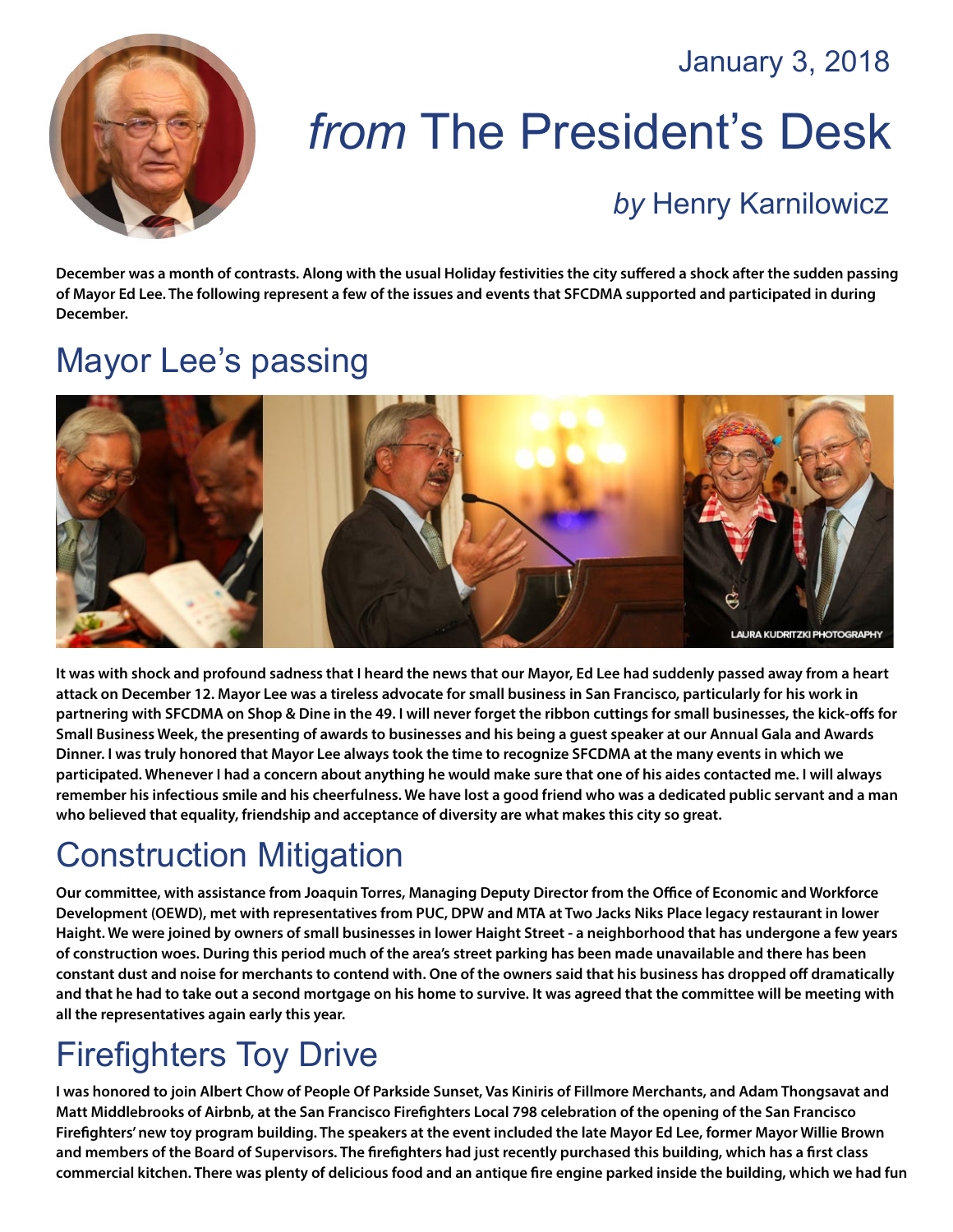

**clambering over and having our pictures taken on. I am happy to announce that this event resulted in a highly successful toy drive.**

#### Excelsior Merchants Walk



**The late Mayor Ed Lee, along with an entourage from OEWD, joined us for an evening Holiday Merchants Walk in the Excelsior district, along with the district's Supervisor, Ahsha Safai, and Joelle Kenealey and Stephanie Cajina of the Excelsior Action Group. The walk took us past many beautifully decorated store front windows and concluded at the lovely Stevens Books bookstore on Ocean Avenue. Mayor Lee remarked that all vacant storefronts should decorate their windows to make them attractive to neighborhood foot traffic.**

#### Warriors Holiday Hoops Luncheon



**We were honored to be invited as guests of Lyft to this event, which Vas Kiniris and I attended. The luncheon convened leaders from the business community and the Warriors to spearhead a drive to give back to San Francisco. Hosted at The**